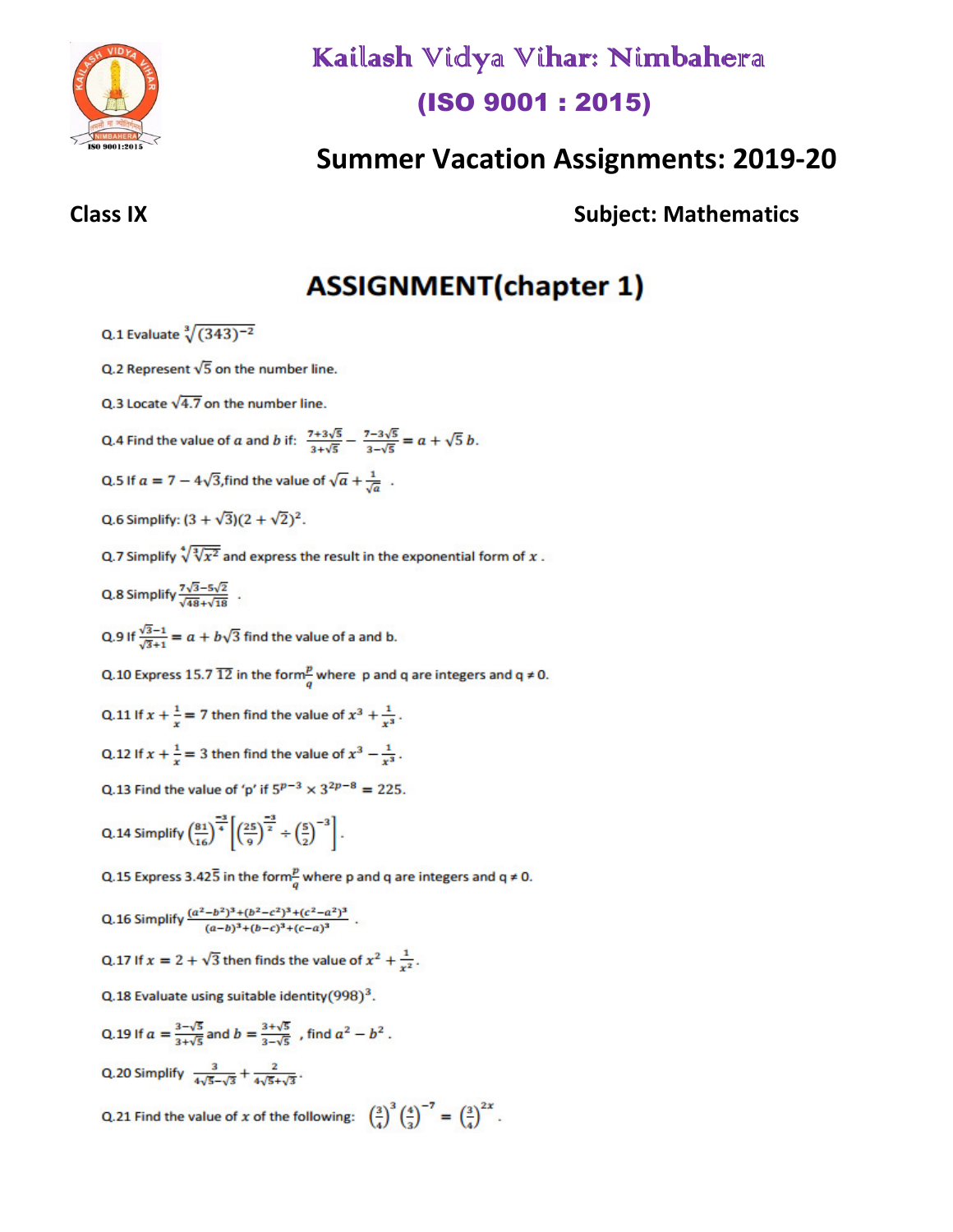Q.22 If  $a = \frac{3+\sqrt{7}}{2}$  then finds the value of  $a^2 + \frac{1}{a^2}$ .

Q.23 Simplify 
$$
\frac{(25)^{\frac{3}{2}} \times (343)^{\frac{3}{5}}}{(16)^{\frac{5}{4}} \times (8)^{\frac{4}{3}} \times (7)^{\frac{2}{3}}}
$$
.

Q.24 Find 4 rational number between  $\frac{1}{3}$  and  $\frac{4}{5}$ .

Q.25 Show that:  $(x^{a-b})^{a+b}$ .  $(x^{b-c})^{b+c}$ .  $(x^{c-a})^{c+a} = 1$ .

Q.26 If  $-2y = 11$  and  $xy = 8$ , find the value  $x^3 - 8y^3$ .

Q.27 Simplify:  $\frac{\sqrt{6}}{\sqrt{7}+\sqrt{3}} + \frac{3\sqrt{2}}{\sqrt{6}+\sqrt{3}} - \frac{4\sqrt{3}}{\sqrt{6}+\sqrt{2}}$ . Q.28 If  $x^2 + \frac{1}{x^2} = 51$ , find (i)  $x - \frac{1}{x}$  (ii)  $x^3 - \frac{1}{x^3}$ . Q.29 If  $x = 3 + 2\sqrt{2}$  find  $\sqrt{x} + \frac{1}{\sqrt{x}}$ . Q.30 If  $x + \frac{1}{x} = 5$  then evaluates  $x^6 - \frac{1}{x^6}$ . Q.31 If  $2x + 3y = 8$  and  $xy = 4$  then find the value of  $4x^2 + 9y^2$ . Q.32 Show that  $\frac{x^{a(b-c)}}{x^{b(a-c)}} \div \left(\frac{x^b}{x^a}\right)^c = 1$ . Q.33 Find the product of  $(x-\frac{1}{x})$ ,  $(x+\frac{1}{x})$ ,  $(x^2+\frac{1}{x^2})$  and  $(x^4+\frac{1}{x^4})$ . Q.34 If  $(5)^{x-3} \times (3)^{2x-8} = 225$  then find the value of x.

- Q.35 Prove that  $\frac{1}{1+x^{a-b}} + \frac{1}{1+x^{b-a}} = 1$ .
- Q.36 Represent  $3 + \sqrt{2}$  on the number line.
- Q.37 Prove that  $(3-\sqrt{7})^2$  is an irrational number.
- Q.38 Find the value of x of the following  $2^{2x} 2^{x+3} + 2^4 = 0$
- Q.39 If  $10^x = 64$ , what is the value of  $10^{\frac{x}{2}+1}$ ?
- Q.40 Prove that  $\sqrt{n}$  id not a rational number, if n is not a perfect square.
- Q.41 If  $4^x 4^{x-1} = 24$ , then find the value of  $(2x)^x$ ?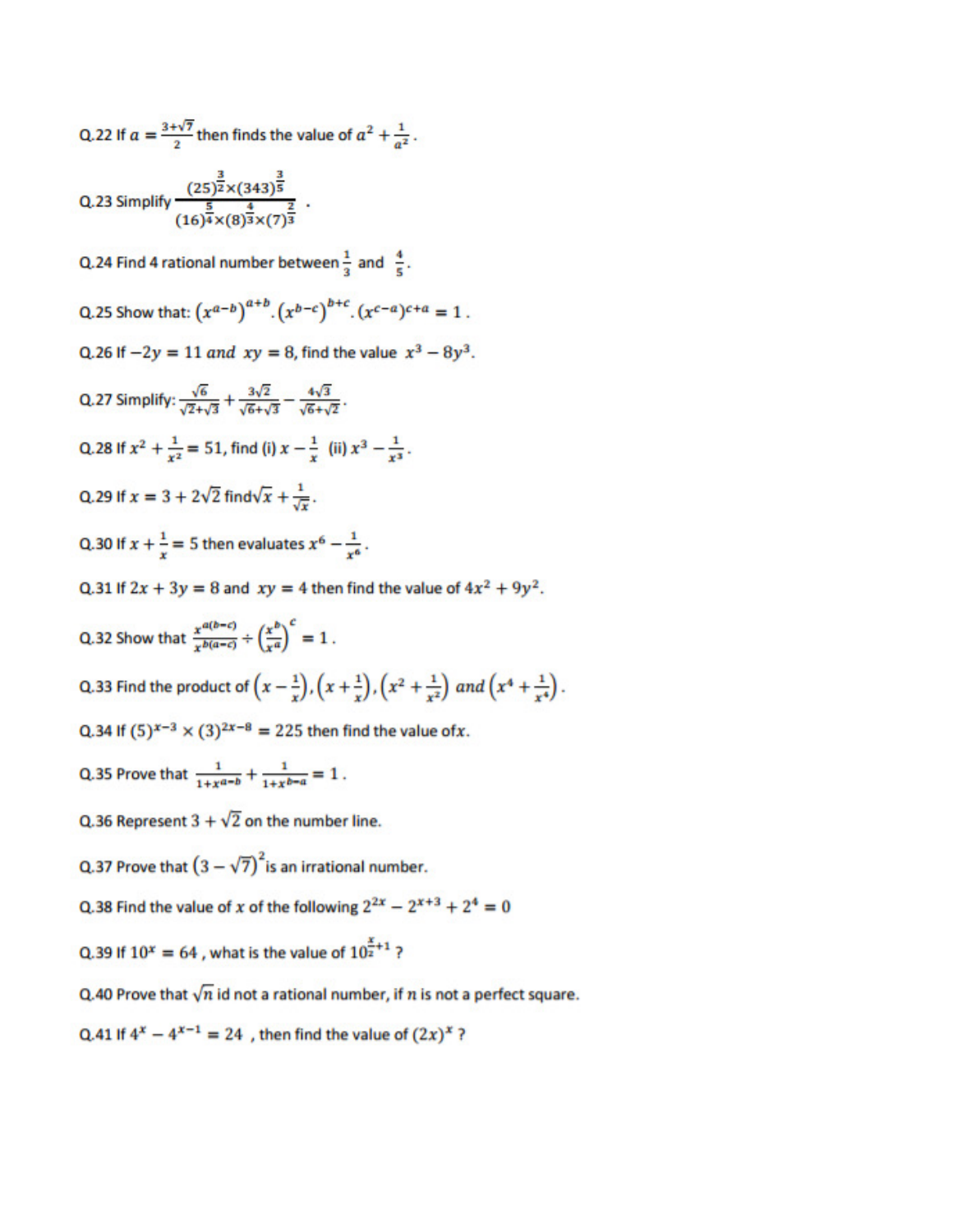### **ASSINGMENT (chapter 2)**

Q.1 Factories:

| 1. $7\sqrt{2}x^2 - 10x - 4\sqrt{2}$                                             | 2. $(x-3y)^3 + (3y-7z)^3 + (7z-x)^3$                       |
|---------------------------------------------------------------------------------|------------------------------------------------------------|
| 3. $2\sqrt{2}a^3 + 8b^3 - 27c^3 + 18\sqrt{2}abc$ 4. $(ax + by)^2 + (ay - bx)^2$ |                                                            |
| 5. $a^7 + ab^6$                                                                 | 6. $x^2 + \frac{1}{x^2} + 2 - 2x - \frac{2}{x}$            |
| $7. x3 - 6x2 + 11x - 6$                                                         | 8. $x^2 + 3\sqrt{3}x + 6$                                  |
| 9. $x^4 + 4x^2 + 3$                                                             | 10. $x^6 - y^6$                                            |
| 11. $a^{12}y^4 - a^4y^{12}$ .                                                   | 12. $(x + 1)^3 - (x - 1)^3$                                |
| 13. $a^3 - b^3 + 1 + 3ab$ .                                                     | 14. $x^2 + \frac{x}{4} - \frac{1}{8}$                      |
| 15. $27a^3 + 8b^3 + 54a^2b + 36ab^2$                                            | 16. $x^3 - 3x^2 - 10x + 24$                                |
| 17. $9(x-2y)^2-4(x-2y)-13$                                                      | $18.27p^3 - \frac{1}{216} - \frac{9}{2}p^2 + \frac{1}{4}p$ |
| $19.64x^3 + 125y^3 - 64z^3 + 240xyz$ 20. $2x^3 + 7x^2 - 3x - 18$                |                                                            |
| $21(x^2-2x)^2-2(x^2-2x)-3$                                                      | $22. 2x^3 + 9x^2 + 10x + 3$                                |
| $23. x3 + 6x2 + 11x + 6$                                                        | $24.2x^3 - 3x^2 - 17x + 30$                                |
| $25. x3 - 23x2 + 142x - 120$                                                    | $26. x3 - 3x2 - 9x - 5$                                    |
| $27. x3 + 13x2 + 32x + 20$                                                      | $28.8 - 27x^3 + 54x^2 - 36x$                               |
| $29. x4 + 2x3 - 7x2 - 8x + 12$                                                  | 30. $9x^4 + 26x^2 - 3$                                     |
| 31. $2y^3 + y^2 - 2y - 1$                                                       |                                                            |

Q.2 If  $a + b + c = 7$  and  $ab + bc + ca = 20$ , find the value of  $a^2 + b^2 + c^2$ 

Q.3 Find the value of  $x^3 - 8y^3 - 36xy - 216$  when  $x = 2y + 6$ 

Q.4 Find the value  $64x^3 + 125z^3$ , if  $4x + 5z = 19$  and  $xz = 5$ .

Q.5 The polynomial  $p(x) = x^4 - 2x^3 + 3x^2 - ax + 3a - 7$  when divided by  $(x + 1)$  leaves the remainder 19. Find the value of a. Also find the remainder, when  $p(x)$  is divided by  $(x + 2)$ .

Q.6 Find the value of a and b so that  $(x + 1)$  and  $(x - 1)$  are factors of  $x^4 + ax^3 - 3x^2 + 2x + b$ .

Q.7 If  $a^2 + b^2 + c^2 = 250$  and  $ab + bc + ca = 3$ , find  $a + b + c$ .

Q.8 For what value of the polynomial  $2x^3 + ax^2 + 11x + a + 3$  is exactly divisible by  $2x - 1$ .

Q.9 Without actual division prove that  $x^4 + 2x^3 - 2x^2 + 2x - 3$  is exactly divided by  $x^2 + 2x - 3$ .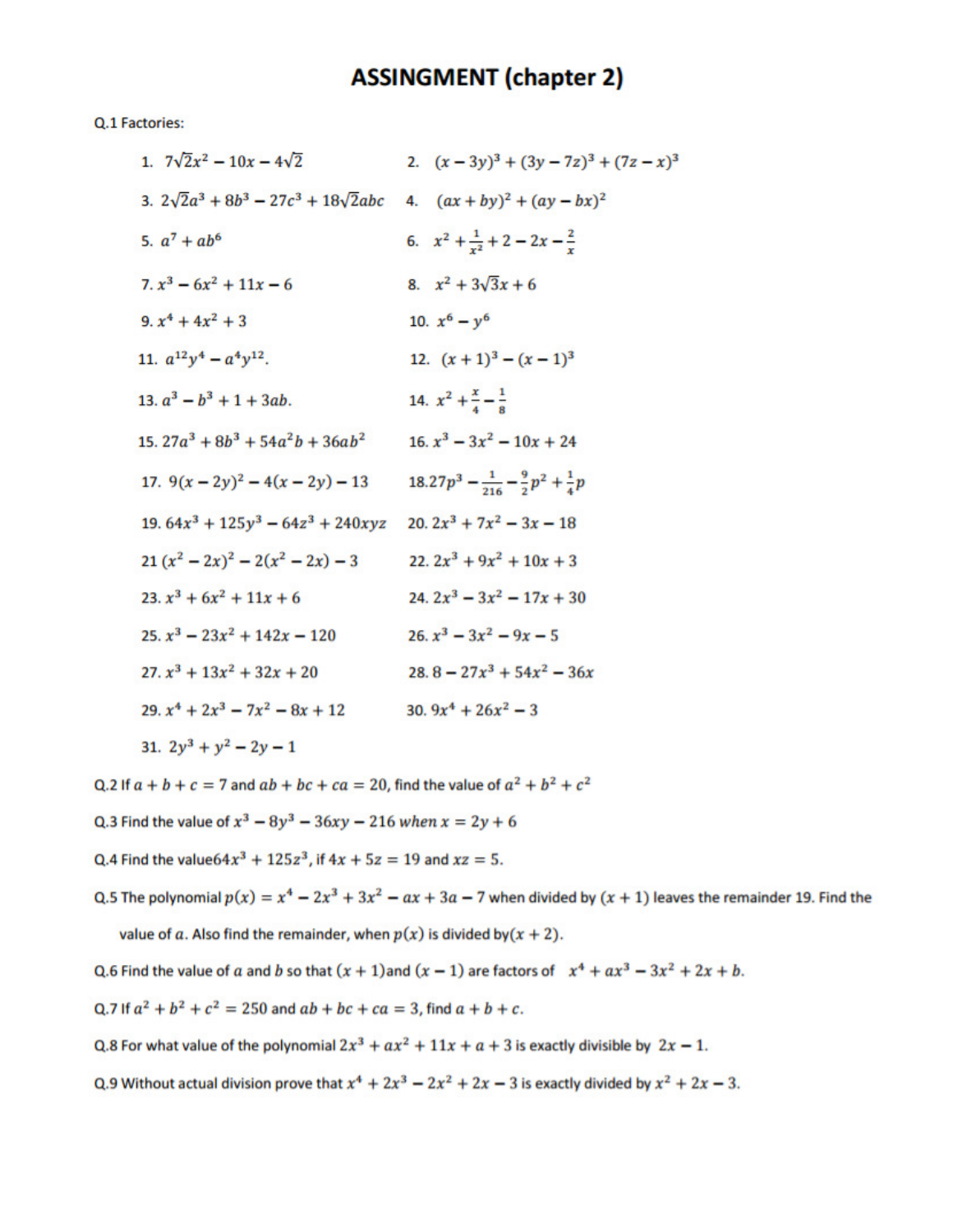Q.10 If  $a + b = 12$  and  $ab = 27$ , find the value of  $a^3 + b^3$ .

Q.11 If both  $x - 2$  and  $x - \frac{1}{2}$  are factors of  $px^2 + 5x + r$ , show that  $p = r$ .

- Q.12 If  $p = 4 q$ , prove that  $p^3 + q^3 + 12pq = 64$
- Q.13 If  $a + b + c = 0$ , then prove that  $x^3 + y^3 + z^3 = 3xyz$ .
- Q.14 Find the value  $x^3 + y^3 12xy + 64$ , when  $x + y = -4$
- Q.15 If  $a + b + c = 1$ ,  $ab + bc + ca = -1$  and  $xyz = -1$  find the value of  $x^3 + y^3 + z^3$
- Q.16 The polynomial  $ax^3 3x^2 + 4$  and  $2x^3 5x + a$  when divided by  $(x 2)$  leave the remainder p and q

respectively. If  $p - 2q = 4$ , find the value of a

- Q.17 show that  $y 1$  is a factor of  $y^{20} 1$  and also  $y^{21} 1$
- Q.18 Find the value k so that  $2x 1$  be a factor of  $8x^4 + 4x^3 16x^2 + 10x + k$
- Q.19 Simplify  $(x + y + z)^2 (x y + z)^2$ .
- Q.20 Find the value of  $(x a)^3 + (x b)^3 + (x c)^3 3(x a)(x b)(x c)$ , if  $a + b + c = 3x$
- Q.21 If  $a + b = 10$  and  $a^2 + b^2 = 58$  find the value of  $a^3 + b^3$ .
- Q.22 The polynomial  $kx^3 + 3x^2 8$  and  $3x^3 5x + k$  are divided by  $(x + 2)$ . If the remainder in each case is the sa find the value of  $k$
- Q.23 Verify  $x^3 + y^3 + z^3 3xyz = \frac{1}{2}(x + y + z)[(x y)^2 + (y z)^2 + (z x)^2]$

Q.24 Simplify by factorization method:  $\frac{9-2\sqrt{3}x-x^2}{3-x^2}$ 

Q.25 Evaluate using suitable identity (999)<sup>3</sup>

#### **Class IX**

#### Subject: Hindi

- क्षितिज पाठयपुस्तक और व्याकरण के विषय पर एक पी.पी.टी तैयार करना।
- ❖ पत्र :
	- 1. महिलाओं की बढ़ती असुरक्षा के संबंध में चिन्ता प्रकट करते हुए समाचार पत्र के सम्पादक महोदय को पत्र लिखिए।
	- 2. ए.टी.एम व चेक बुक खो जाने पर बैंक प्रबन्धक को नए ए.टी.एम एवं चेक बुक के लिए पत्र लिखिए।

❖ निबंध ∶

- 1. आतंकवाद : समस्या व समाधान
- 2. विद्यार्थी और फैशन
- ❖ पढे हुए पाठों का दोहरान करें।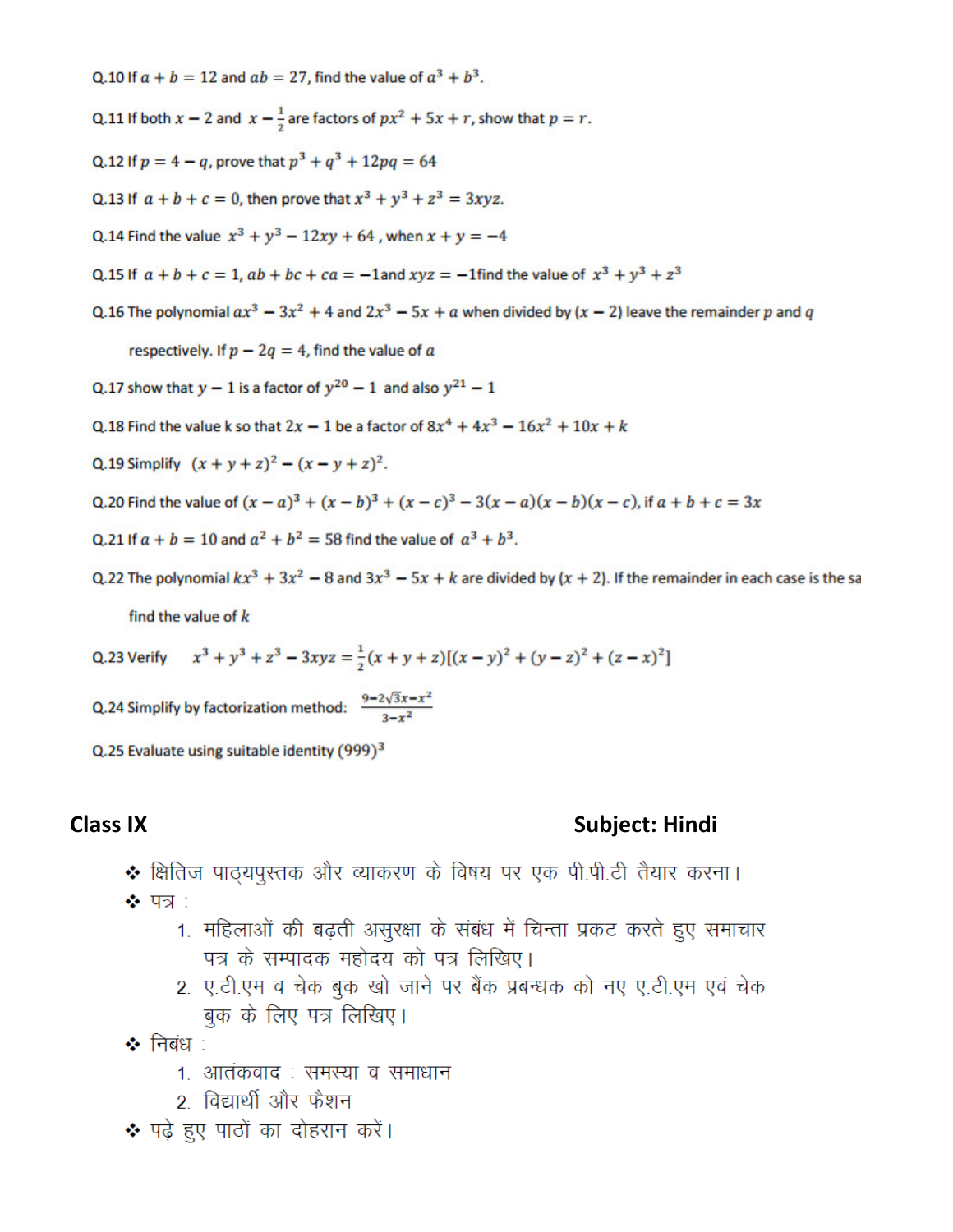## **Biology**

### **Chapter- 5, The Fundamental Unit of Life Holiday Homework**

- *1. All living organisms are composed of fundamental unit called as…………. .*
- *2. Who discovered the nucleus in the cell?*
- *3. Who saw the free living cells for the first time?*
- *4. Write two differences between prokaryotes and eukaryotes.*
- *5. What are the two types of ER?*
- *6. What are the functions of Golgi Bodies?*
- *7. Draw and label Animal cell & Plant cell.*
- *8. What is ATP, expand the term.*
- *9. Cellulose is a Fat (Mention, True/False).*
- *10. Which cell organelle is synthesizing the enzymes for the Golgi Apparatus?*
- *11. The flexibility of the cell membrane to engulf food and other material is known as ……… .*
- *12. Why the Plasma membrane is called as Selective Permeable Membrane?*
- *13. Describe what is an isotonic solution?*
- *14. What is Plasmolysis?*
- *15. Write the name of any two parts of a Compound microscope.*
- *16. Distinguish between Prokaryotic and Eukaryotic Cell.*
- *17. Write a short note on structure and functions of Mitochondria.*
- *18. Explain the concept of diffusion.*
- *19. Draw the structure of a plant Cell and label it.*
- *20. Write the differences between a plant and animal cell.*
- *21. What are the postulates of cell theory?*
- *22. Why cell is called as the unit of structure and function in a living organism?*
- *23. How do the new cells arise from the pre existing cells?*
- *24. What is the meaning of division of labour? Is it different from cell to cell?*
- *25. What substances form cell membrane? What are the functions of cell membrane?*
- *26. Write the composition & function of the cell wall.*
- *27. Name the cell organelle that is found only in animal cell.*
- *28. Draw the figure of various types of cells present in a human body.*
- *29. How do substances like CO2 and water move in and out of the cell?*
- *30. How is cytoplasm different from nucleoplasm?*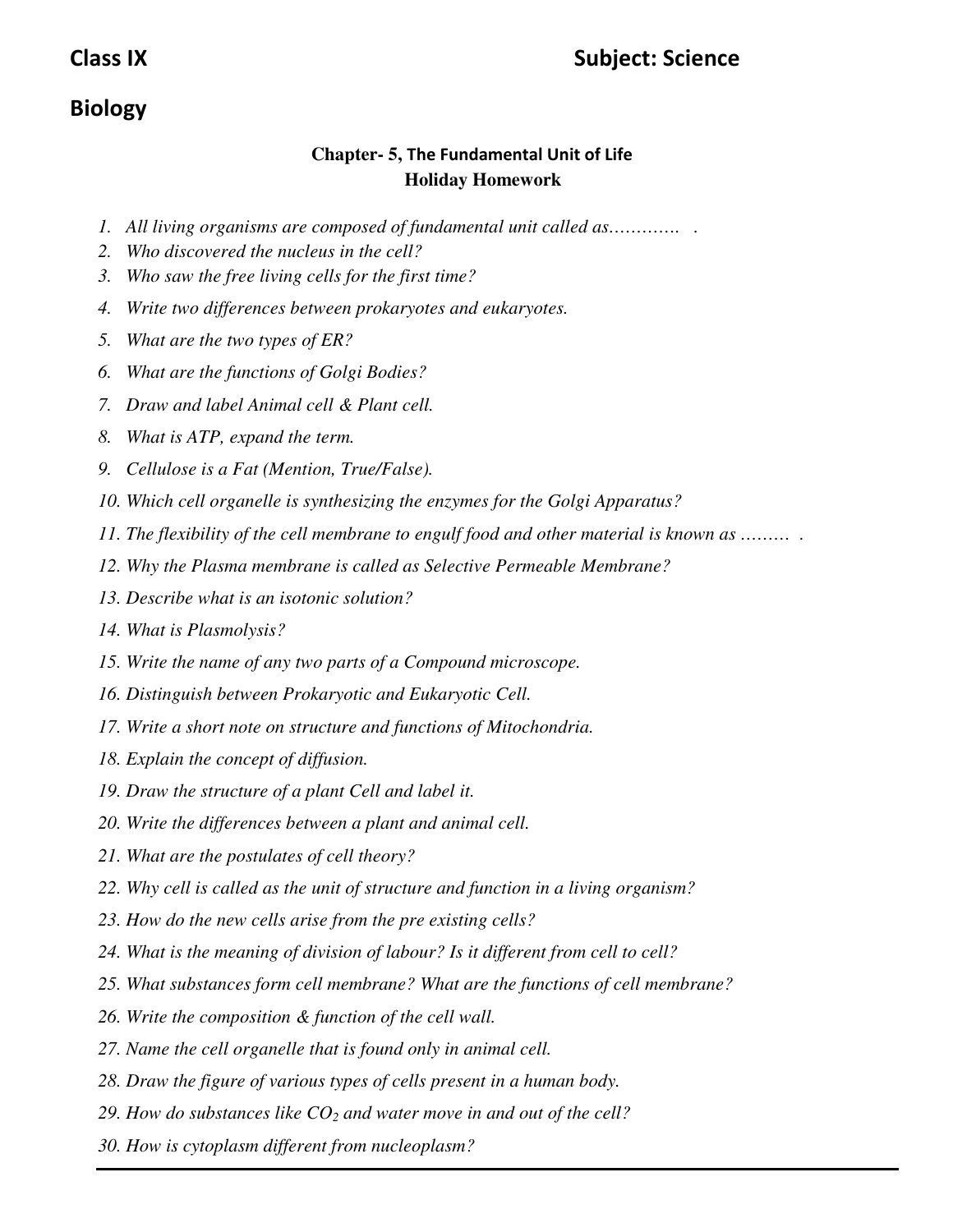# **Chemistry**

Prepare question and answer on each activity of chapter -1

One mark question 1

Two mark question 1

Total activity 14

Total no. of questions =  $14 \times 2 = 28$ 

Physics (Mr. B.P. Sharma)

#### **One Mark questions**

- 1. Can displacement be zero even when distance is not zero?
- 2. Can the distance travelled by an object be smaller than magnitude of its displacement?
- 3. A particle is moving with uniform velocity. What is its acceleration?
- 4. How can you get speed of an object from its distance time graph?
- 5. How can you get distance of an object from its speed time graph?
- 6. A brick & an elephant are in free fall. What is common in their motion?
- 7. When an object is thrown vertically upwards. What is its velocity at the highest point?
- 8. Can velocity & acceleration point in opposite directions?
- 9. Define acceleration.
- 10. What is non-uniform motion?

#### **Two Marks questions**

- 1. Differentiate scalars & vectors?
- 2. What is retardation? How does it affect the speed?
- 3. Can speed of a body vary with its velocity constant? Explain.
- 4. Why is circular motion with constant speed called accelerated motion?
- 5. State the difference between distance & displacement.
- 6. What is the difference between speed & velocity?
- 7. What does a speedometer & odometer indicate?

#### **Three Marks questions**

1. If an object is thrown vertically upwards with speed 49 ms-1. How long does it take to complete upward journey? What maximum height does it achieve?

2. An object starting from rest covers 20 meters in first 2 seconds & 160 meters in next 4 seconds. What is its velocity after 7 seconds from the start?

#### **Five Marks questions**

1. Derive all the three equations of motion for uniform acceleration using graphical method.

- 2. A car a moving at rate of 72km/h and applies brakes which provide a retardation of 5ms-2.
- (i) How much time does the car takes to stop.
- (ii) How much distance does the car cover before coming to rest?
- (iii) What would be the stopping distance needed if speed of the car is doubled?

## **Class IX** Subject: English

a) Utilise your leisure time in reading English newspaper.

b) Complete unit **- 1-5 from workbook**, " **WORDS AND EXPRESSIONS"**. It will help you to enhance your reading, writing, grammar and thinking skills.

c) Read **1,2,3, and 4** of supplementary reader. d) Revise April syllabus.